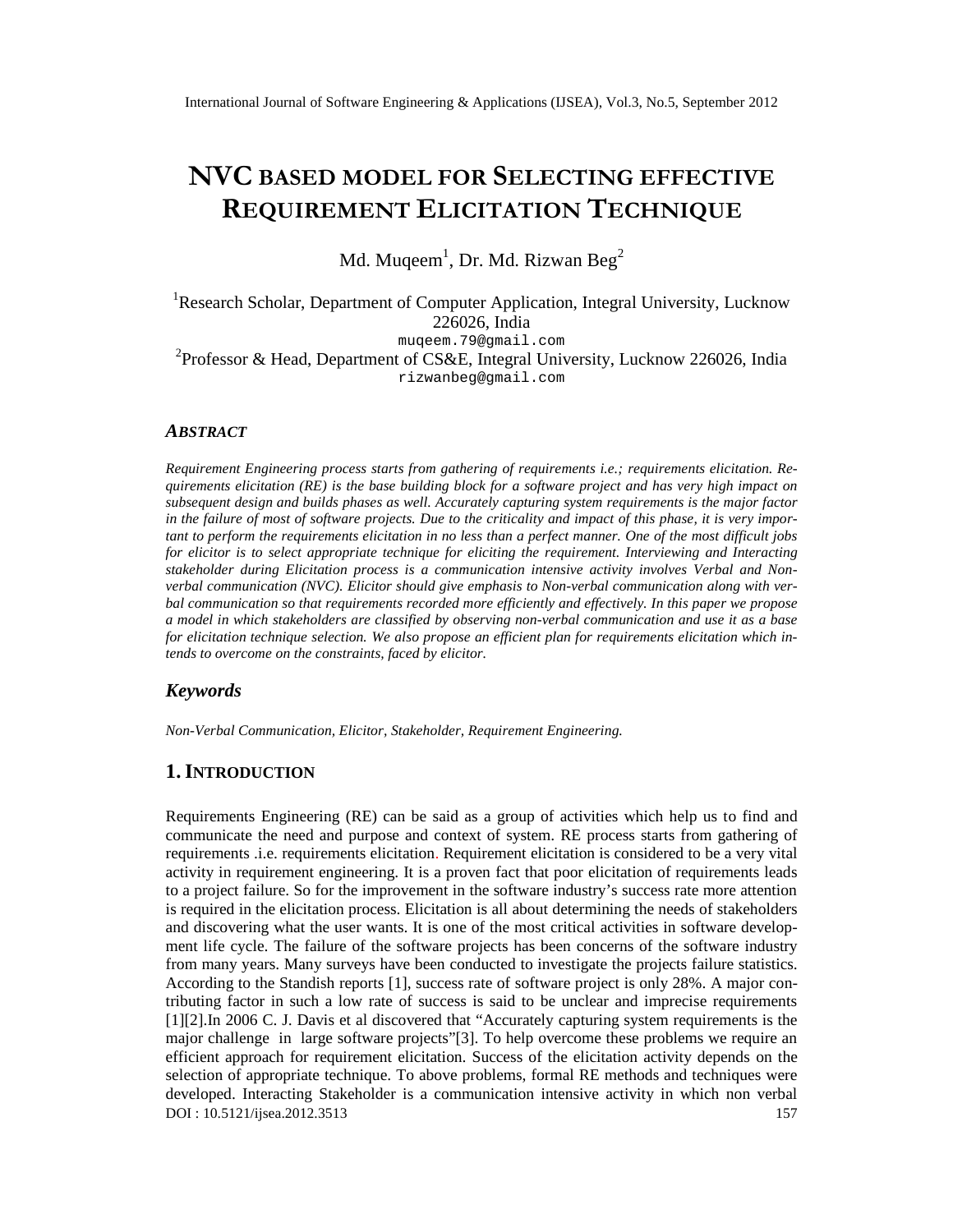communication plays an important role. In this paper we emphasize on Non Verbal Communication i.e. behavioral aspects, cues and signals [11], these aspects of non-verbal communication observed by the elicitor during interviewing and interacting stakeholders according to which during stakeholders are classified and use this as base for requirement elicitation technique selection

## **2. PROBLEM DESCRIPTION AND SCOPE**

There is variety of elicitation techniques but it is considered a difficult task for an organization to decide which technique or combination of techniques is most suitable for the given stakeholders, organizational structure and project to be developed. This is normally because of lack of understanding about the available techniques. This inadequate understanding of elicitation technique leads to selection of improper elicitation technique for a given project, which ultimately can result in failure of the project. So, it can be very helpful for the requirement engineers to know about the selection of appropriate elicitation techniques [6]. The process of requirement elicitation has many difficulties to face and the most prominent is related with the communication between the stakeholders [7]. So it is again dependent upon the elicitation technique selected to improve communication between stakeholders. Requirement elicitors have a variety of elicitation techniques but flexible guidelines are required to be provided to them, which can be helpful for the selection criterion of elicitation technique [5].

# **3. NON VERBAL COMMUNICATION**

Nonverbal communication (NVC) [8], or body language, is a vital form of communication, a natural, unconscious language that broadcasts our true feelings and intentions in any given moment, and clues us in to the feelings and intentions of those around us. When we interact with others, we continuously give and receive wordless signals. All of our nonverbal behaviors, the gestures we make, the way we sit, how fast or how loud we talk, how close we stand, how much eye contact we make send strong messages. These messages don't stop when you stop speaking either. Even when we are silent, we are still communicating nonverbally. Oftentimes, what we say and what we communicate through body language are two totally different things. When faced with these mixed signals, the listener has to choose whether to believe your verbal or nonverbal communication, and in most cases we choose NVC. NVC, such as gestures, does hold potential as a source of additional user behavior data in a cross-cultural testing situation [7]. When such user data collection happens across different cultures, data is often collected and analyzed, ignoring the rich qualitative cues embedded in non-verbal communications such as gestures. In crosscultural situations, gestures can yield additional information from the user. NVC plays an important role while conducting interviews during Requirement Elicitation. Non -verbal behavior of the clients during Interview can be analyzed by the elicitor in order to record the requirement. If elicitor has ability to observe and documenting Non-verbal communication during interview as from the findings and suggestions given in this paper[11] the effective requirements may be recorded.

## **4. PROPOSED WORK**

Requirements elicitation is generally performed using an elicitation methodology or a series of techniques. Many such methodologies and techniques exist, all with the common aim to assist elicitor in understanding needs [9]. Although some elicitor think that just one methodology or just one technique is applicable to all situations, one methodology or technique cannot possibly be sufficient for all conditions [10]. Analysts select a particular elicitation technique for any combination of four reasons: (1) It is the only technique that the analyst knows, (2) It is the analyst's favorite technique for all situations, (3) The analyst is following some explicit methodology, and that methodology prescribes a particular technique at the current time, and (4) The analyst understands intuitively that the technique is effective in the current circumstance [8].It is well docu-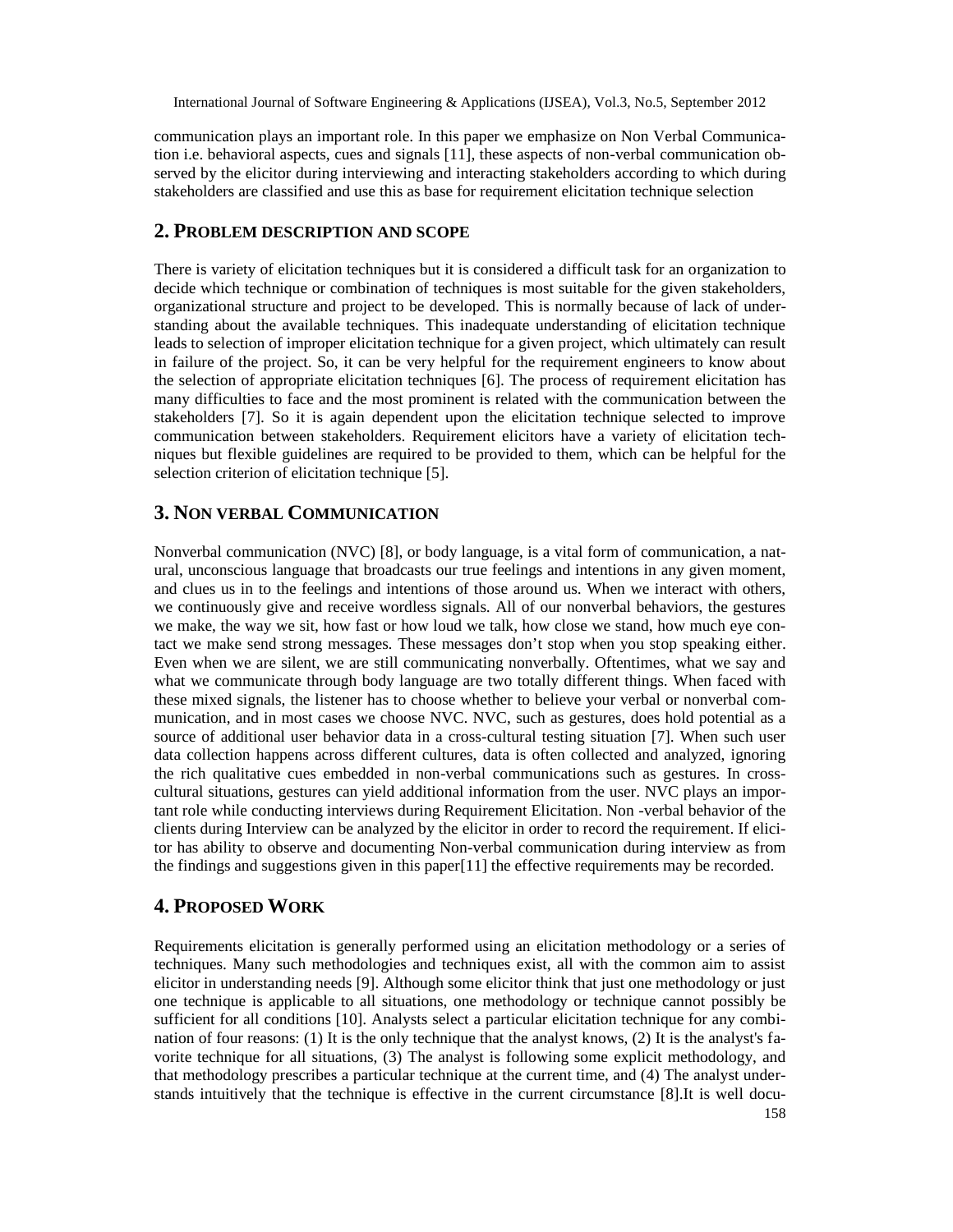mented from the discussion ,the present challenge during requirement elicitation is to select appropriate technique. Interacting Stakeholders during Requirement Elicitation, generally elicitors emphasize on verbal communication. The area of non-verbal communication (NVC) is still untouched .But when we observed. behavioral aspects, cues and signals of Non-Verbal communication like the use of facial expressions, eye contact, gestures, Tone of voice, body posture, orientation, touch, and various cues and signals such as distance, amused, sleepy, pitch, sound, pacing. NVC plays an important role while interviewing and interacting stakeholders during Requirement Elicitation. Non -verbal behavior of the stakeholder can be analyzed by the elicitor in order to record the requirement. If elicitor has ability to observe and documenting Non-verbal communication during stakeholders interaction effective requirements may be recorded [11].The major challenge of the elicitor is to record stakeholder's observation, classify the stakeholders accordingly and use this as base for selecting appropriate technique of elicitation so that effective requirements are elicited.

#### **REQUIREMENT ELICITATION TECHNIQUE SELECTION MODEL**

- Pre-Domain Analysis
- Stakeholders Identification
- Interviewing Stakeholder
- Classify Stakeholder
- Select Elicitation Technique.
- Eliciting the requirements.



**Fig: 1** Stages of Proposed model**.**

#### **5.1 PRE-DOMAIN ANALYSIS**

One of the most important goals of elicitation is to find out what problem needs to be solved and hence identify domain boundaries. These boundaries are defined, at a high level, where the final delivered system will fit into the current operational environment. Identifying and agreeing a system's boundaries affects all subsequent elicitation efforts.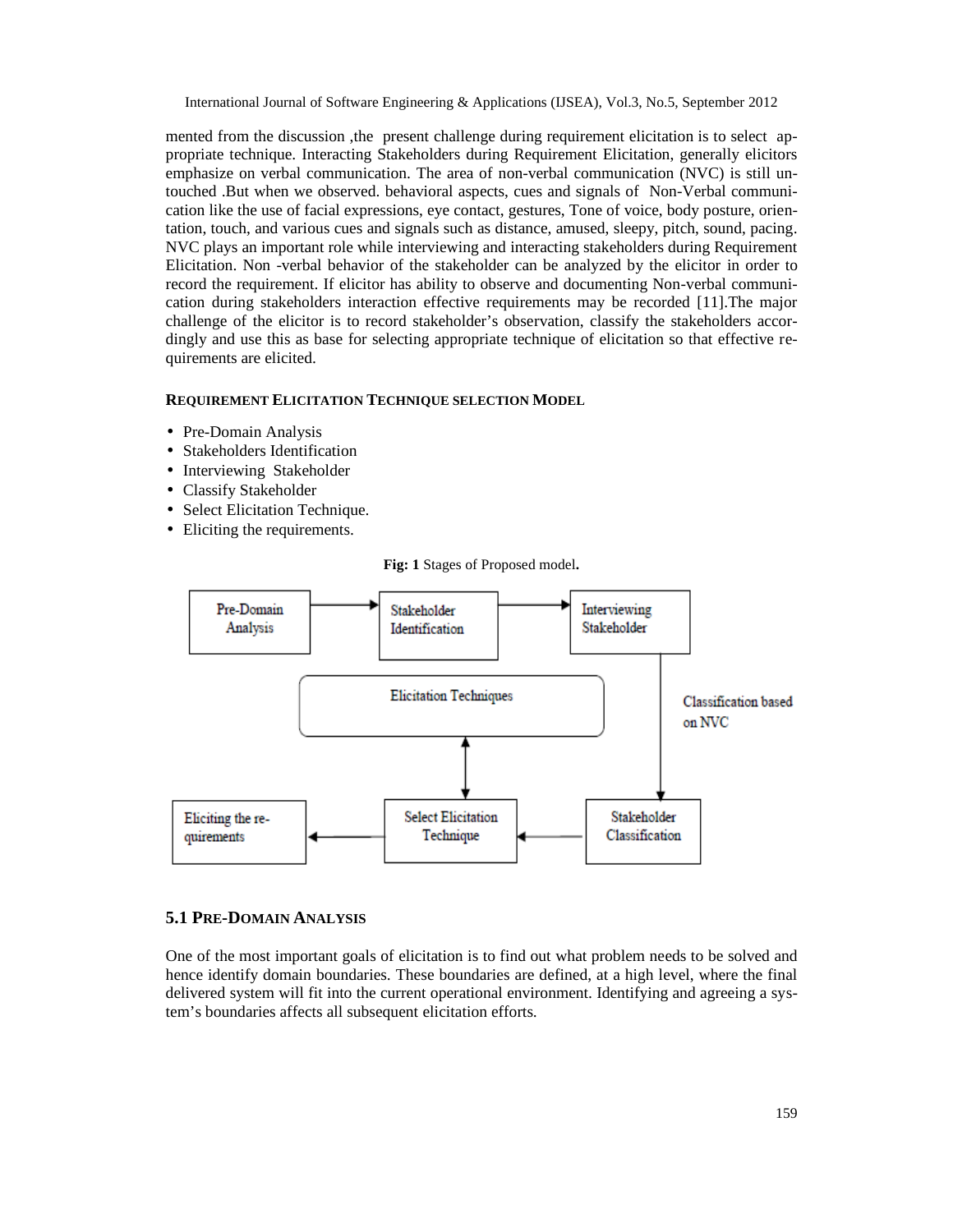#### **5.2 STAKEHOLDERS IDENTIFICATION**

This step of stakeholder identification determines who your project stakeholders are, and their key groupings and sub-groupings. The primary aim of stakeholder identification is to name all those who could and should have a stake in a project.

#### **5.3 INTERVIEWING STAKEHOLDER**

In this step during Interview process elicitor interacts with stakeholders observes and document the needs of stakeholders. During stakeholder Interaction verbal as well as non-verbal communication is observed and recorded by the elicitor. The purpose of this step is to interact with stakeholders and classify them accordingly.

#### **5.4 STAKEHOLDER CLASSIFICATION**

In this stage we classify stakeholders by observing NVC. In table 1, we discuss various classifications of stakeholder situations and their effects during requirement elicitation. We can classify the stakeholders into three classes (C1, C2, C3) by observing Non-Verbal communication [11] during stakeholder interaction.

- 1. Stakeholder is not aware about his own Requirements (C1).
- 2. Stakeholder Knows requirements but unable to express (C2).
- 3. Stakeholder knows his requirement but doesn't want to reveal it (C3).

The above three cases lead to poor requirement elicitation. To handle these issues we emphasize on Behavioral Aspects of Non-verbal communication and various cues, signals that are important in Non-verbal communication during stakeholder's interaction. During Interaction process of Requirement Elicitation, much of the non-verbal communication is exchanged using body movements and has up to 55% impact. Certain behaviors can be better understood only through the interpretation of non-verbal cues with body movements being the only way of their communication. We have observed and recorded the behavior of these three types of Stakeholders .Accordingly we present our findings and suggestions in tabular fashion table 1 & table 2. Table 1: Behavioral Aspects of Non-Verbal Communication **[11]**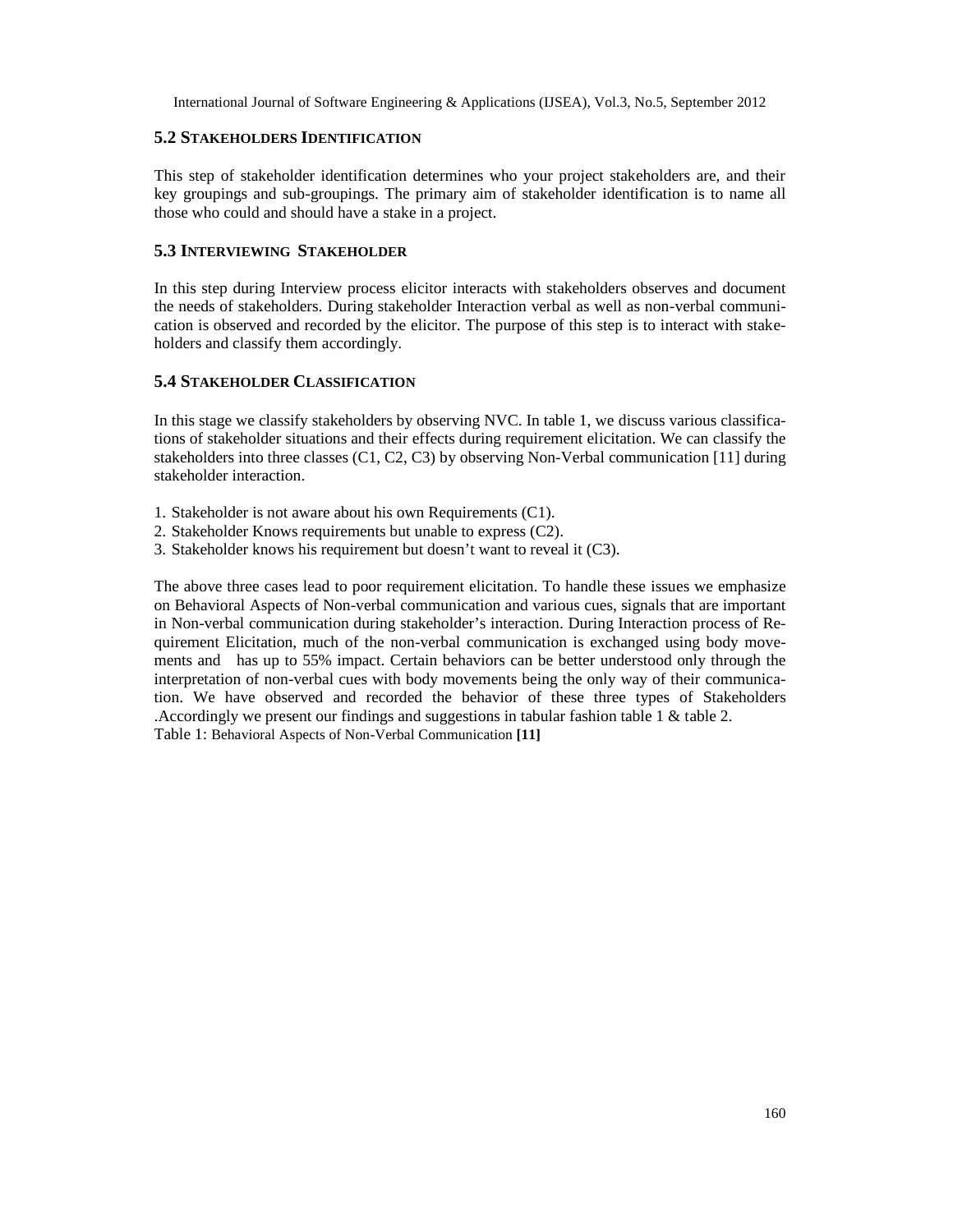| <b>Behavior-</b><br>al Aspects | Case 1                                                                          | Case 2                                                              | Case 3                                                                                                                                                     |
|--------------------------------|---------------------------------------------------------------------------------|---------------------------------------------------------------------|------------------------------------------------------------------------------------------------------------------------------------------------------------|
| <b>Eye Contact</b>             | • Widen eyes<br>• Look here and there<br>• Blank looks<br>• Eyes rolled upwards | • Eyes moving all around<br>• Downward glances                      | • Little eye contact<br>• Look somewhere else<br>• Glimpse from the corner of<br>their eye.<br>• Look down with shrugged<br>shoulders                      |
| Tone<br>Reaction               | • Speak in high voice<br>• Nervousness                                          | Speak in low voice<br>$\bullet$<br>• Unable to express him-<br>self | • Speak in monotonous tones                                                                                                                                |
| Body posture                   | • Immobile                                                                      | • Shrink to one side                                                | • May lean back indicate in-<br>difference lack of Interest.<br>• Hunch their back<br>• Clench their fist.<br>Show defensiveness                           |
| Gestures                       | Shrugs jerk up<br>٠<br>shoulders to say no<br>in a response.                    | • Lot of hand gestures                                              | • Few hand & arm move-<br>ments.<br>• Touch their face, throat, &<br>mouth<br>• Scratch their nose or ears.<br>Touch their chest/heart with<br>open hands. |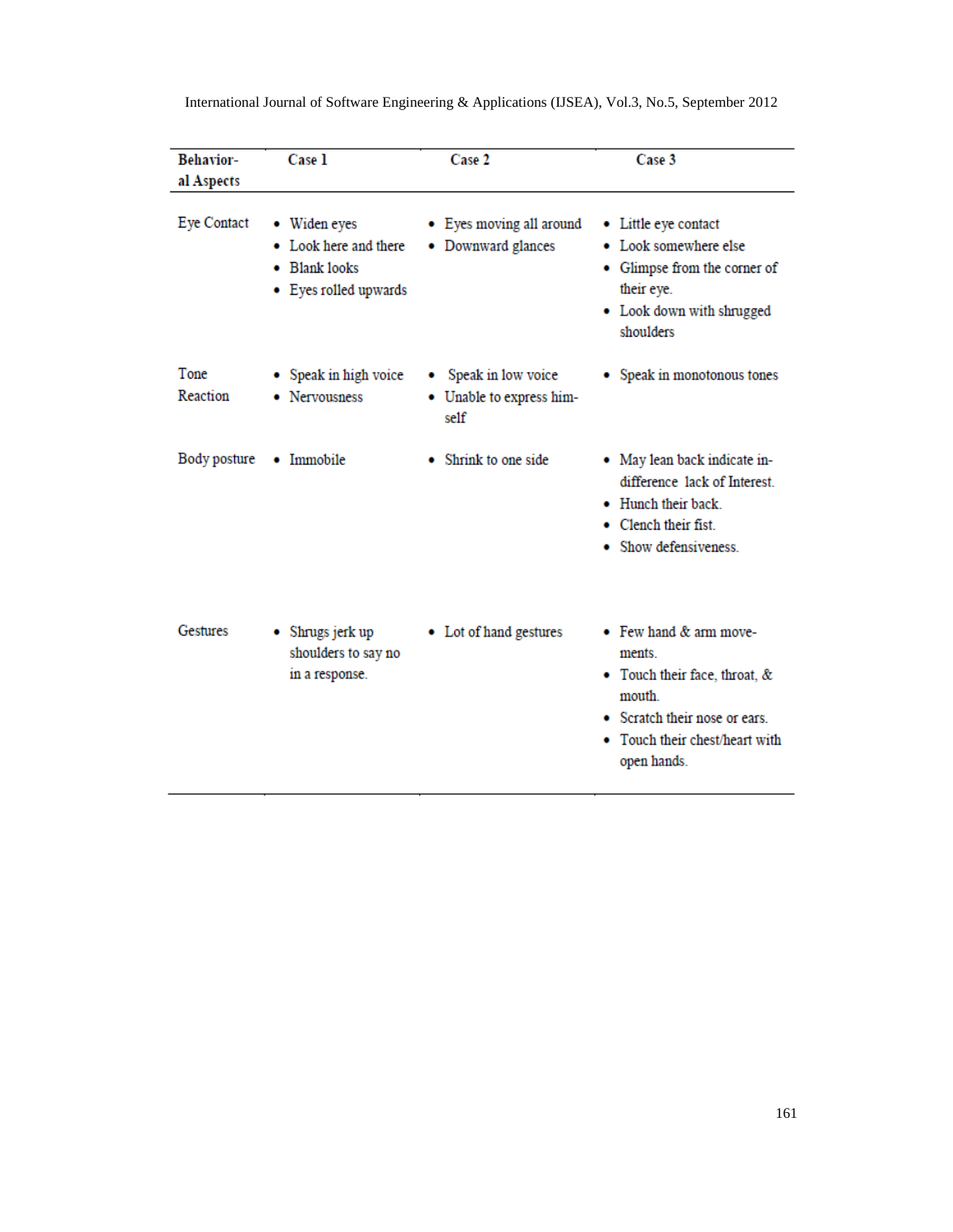| <b>CUES&amp;</b><br><b>SIGNALS</b> | <b>CASE 1:</b> | CASE 2:  | CASE 3:  |
|------------------------------------|----------------|----------|----------|
| Distance                           | Moderate       | Low      | High     |
| Amused                             | High           | Moderate | Low      |
| Anxious                            | High           | Moderate | Low      |
| Confused                           | Moderate       | High     | Low      |
| Sleepy                             | High           | Low      | Moderate |
| Crouching                          | Low            | Moderate | High     |
| Biting fingernails                 | Low            | Moderate | High     |
| Folding arms                       | Low            | Moderate | High     |
| Narrowing eyes                     | Low            | Moderate | High     |
| Voice Intensity                    | Low            | Moderate | High     |
| Pitch                              | High           | Low      | Moderate |
| Shaking                            | High           | Moderate | Low      |

Table 1. Cues & signals in Non-Verbal Communication [11]

In order to record effective requirements we select different elicitation techniques according to stakeholder classification during stakeholder interaction.

#### **5.5 SELECT ELICITATION TECHNIQUE:**

• In Class 1 when requirements are not known by the stakeholder's (C1) .Stakeholders are confused about their own requirements, provides unnecessary technical details rather than specify their requirements.

For C1 stakeholder should be made aware about his own requirements by counseling and providing domain knowledge .This can be done through interface prototyping", Brainstorming and "meeting discussion" elicitation technique.

• In Class 2 when Stakeholder knows requirements but unable to express (C2): In this case requirements are known by the stakeholders but unable to express it due to poor communication skills, domain terminology.

For C2 stakeholder should be motivated to express his requirement. Interview, workshops and group meeting are used as elicitation technique. When these techniques are used for eliciting the requirements effective requirements are elicited.

• In Class 3 when Stakeholder knows his requirement but doesn't want to reveal it (C3): In this case stakeholder aware about his requirement, he can express them but don't want to reveal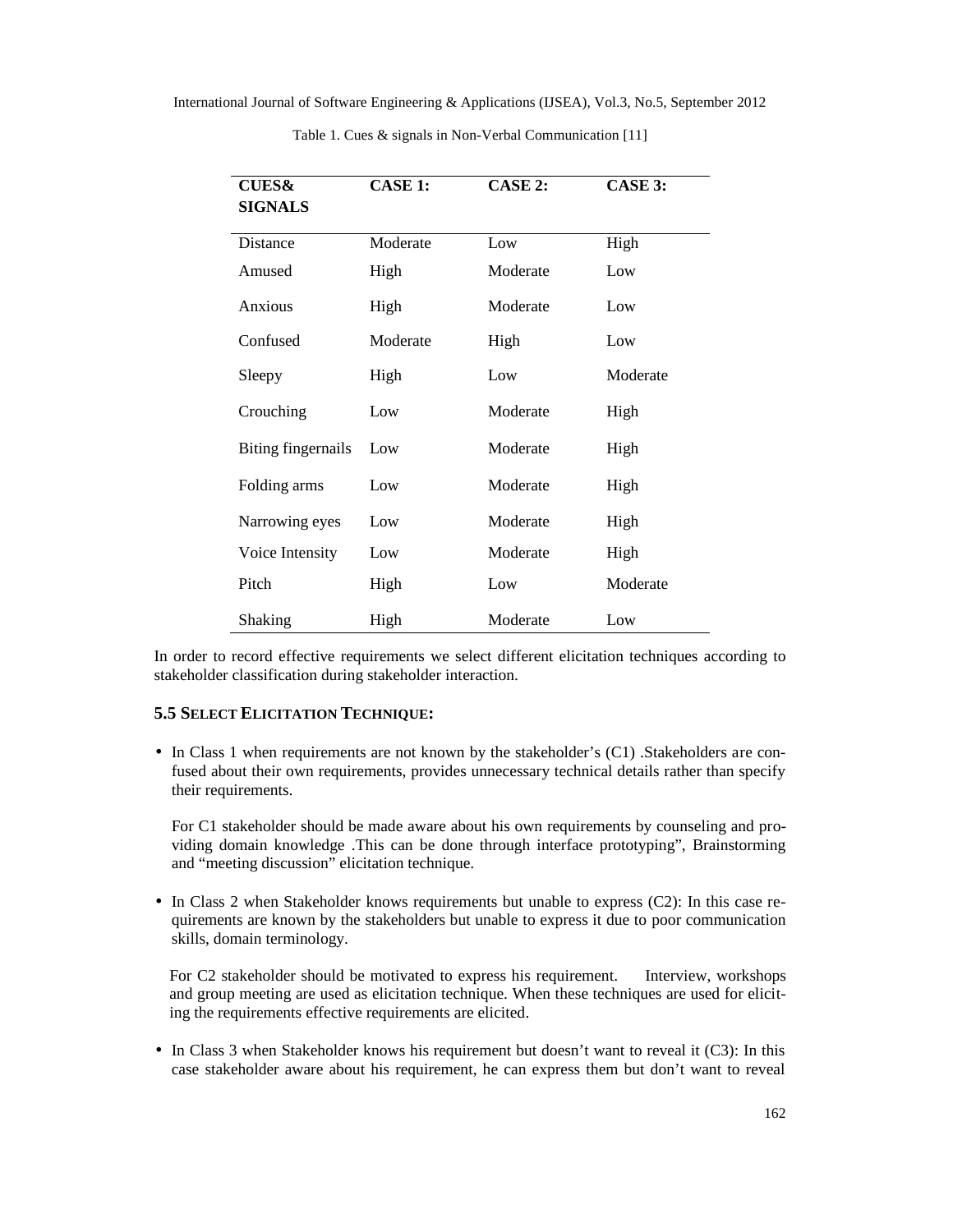them .This may be due to internal politics or the policy of the organization, fear .The factors led to poor requirement elicitation.

For C3 the matter could be reported to top management and fresh interviews should be conducted through Experts with different set of stakeholders. Expert Interviews, Questionnaires', Prototyping are best suited method for requirements elicitation in this situation.

| <b>Class</b>   | <b>Effect in Elicitation</b>                                                                                                                                                            | <b>Elicitation Technique</b>                                                                      |  |
|----------------|-----------------------------------------------------------------------------------------------------------------------------------------------------------------------------------------|---------------------------------------------------------------------------------------------------|--|
|                | process                                                                                                                                                                                 |                                                                                                   |  |
| C <sub>1</sub> | Requirement is not<br>$\bullet$<br>known by the stake-<br>holder.<br>Provides Incomplete<br>requirement<br>Provides unnecessary<br>Technical details.<br>Incomplete domain<br>knowledge | Interface prototyp-<br>$\bullet$<br>ing<br><b>Meeting Discus-</b><br>sion<br><b>Brainstorming</b> |  |
| C <sub>2</sub> | Requirement is known<br>by the stakeholder.<br>Stakeholder Unable to<br>express the require-<br>ment.<br>Poor understanding of<br>Domain.<br>Poor Communication<br>٠<br>skill           | Interview<br>Group Meetings<br>workshop                                                           |  |
| C <sub>3</sub> | Requirement are<br>known by the stake-<br>holder<br>Stakeholder doest want<br>to reveal it.<br>Requirements are not<br>shared with elictor                                              | Questionnaires<br>Prototyping<br><b>Expert Interviews</b>                                         |  |

Table: 3. Stakeholder classification and their effects

#### **5.6 ELICITING THE REQUIREMENTS:**

Once the sources of requirements, specific stakeholders and their classification have been identified, the actual elicitation of the core requirements then begins using the selected elicitation techniques, approaches, and tools. During this activity it is important to establish the level of scope for the system and investigate in detail the needs and wants of the stakeholders, especially the users. If the elicitor follows the findings of the proposed work then requirements are elicited more effectively and efficiently.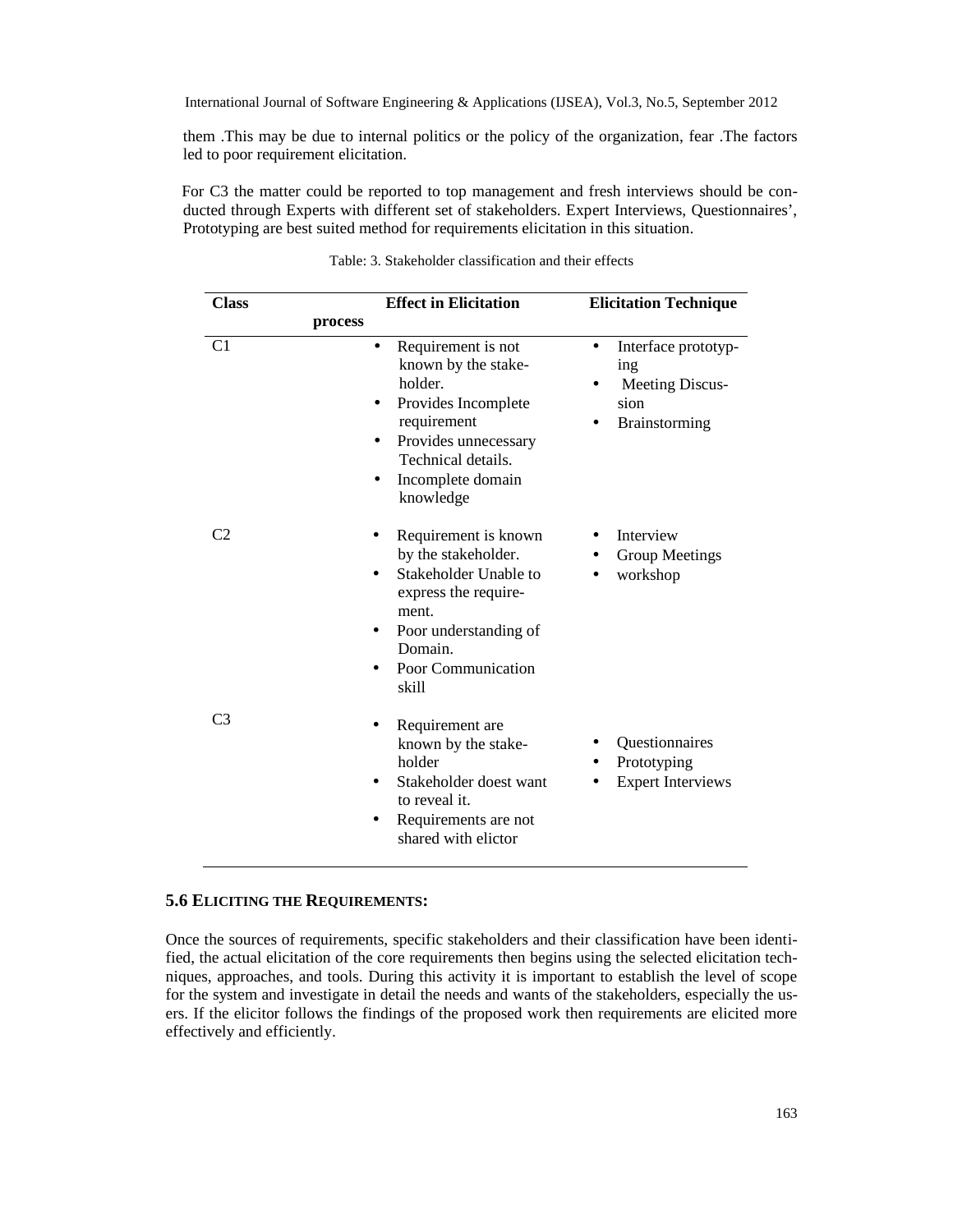# **6. EVALUATION**

The software requirements elicitation comprises an early and critical but highly error-prone phase in software development. The purpose of surveys in requirements elicitation is to gather significant amount of data about the software product at the very beginning of the development process. In this paper we have elicited the software requirements of Web based Learning Repository. "Web based learning Repository " is a Web based portal that facilitates the students to search the learning material of engineering courses. In this case study we implement the proposed approach of requirement elicitation and apply all the steps.

- a) In Pre-Domain analysis first we identify whether the project is existing and needs update or we are developing the project from scratch. After initial investigation we identify characteristics' of problem domain. These are usually static throughout the life of a project.
- b) Identify Characteristics of the solution domain: These are likely to change whenever a new type of solution to the problem is proposed.
- c) Identify Characteristics of the project: These are likely to change whenever culture or management changes.
- d) Identification of key stakeholders: The users, the customers, the developers are identified. In our case study we target engineering students as users.
- e) After identification of key stakeholders we start interacting with the key stakeholder's i.e. target focus groups and the client for whom we are developing the software.
- f) During stakeholders interaction we record verbal communication and observe non verbal communication i.e. various cues signals and behavioral aspects. We can easily identify whether the stakeholders stakeholder is not aware of its requirements, unable to express it or doesn't want to reveal it. Once identified as case1, case 2, case3 we can take appropriate actions.
- g) For case 1 stakeholder should be made aware about his own requirements by counseling and providing domain knowledge .For case 2 stakeholder should be motivated to express his requirement by providing prototypes, front end visuals etc. For case 3 the matter could be reported to top management and fresh interviews should be conducted with different set of stakeholders.
- h) Start eliciting the requirements from the stakeholders by appropriate elicitation technique.

# **7. GUIDELINES FOR EFFECTIVE REQUIREMENT ELICITATION**

- Assess Project Situation
	- Identify Problem Domain characteristics
	- Identify Solution Domain characteristics
	- Identify Project Domain characteristics
- Identify Key stakeholders
- Observe and record Non-Verbal Communication during stakeholders interaction
- Classify stakeholders
- Select appropriate elicitation technique based on stakeholders classification
- Elicit the requirement
- Assess the elicited requirement
	- Identify Conflict requirements
	- Identify Ambiguous requirements